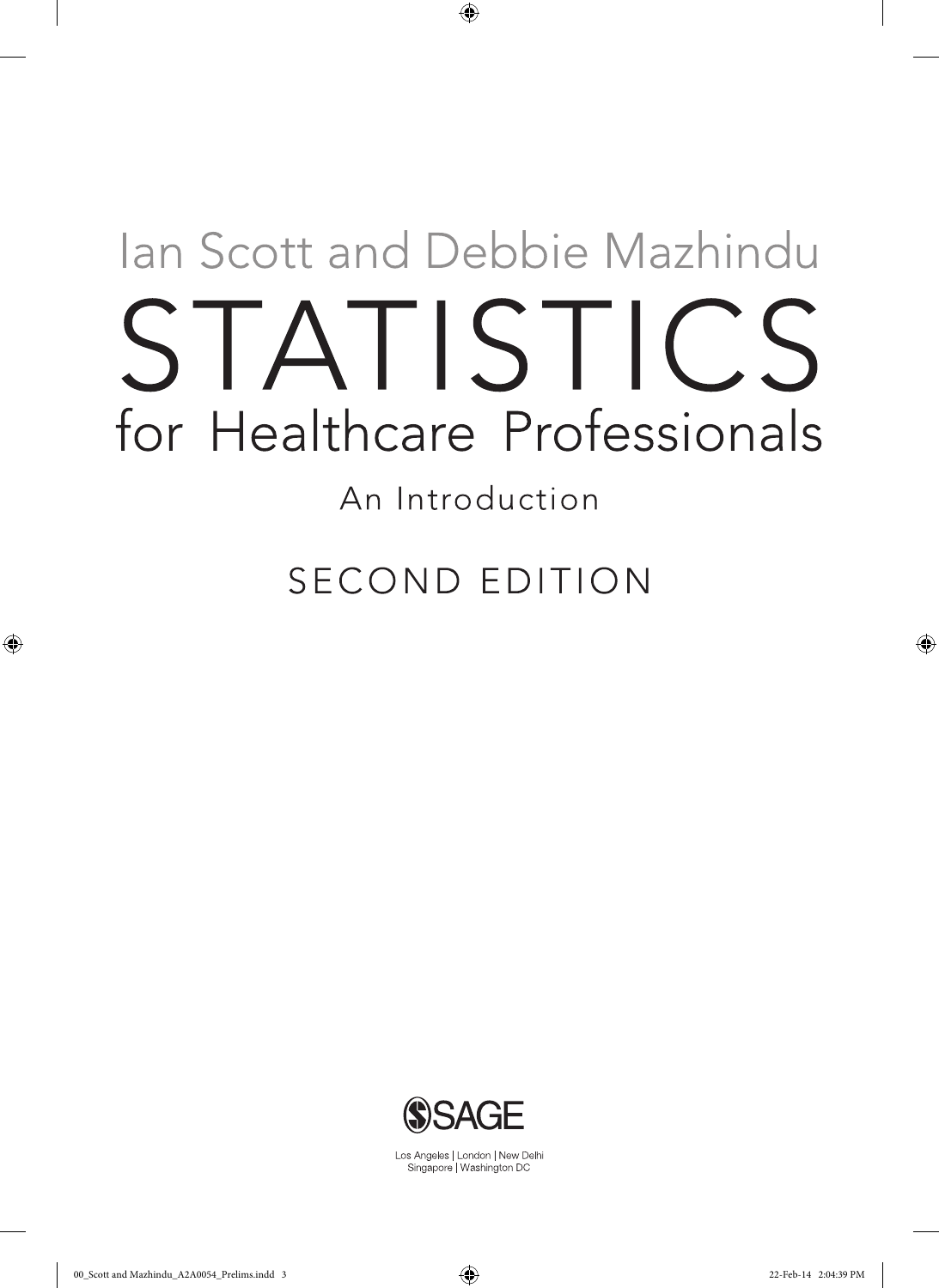# The statistical approach: when should it be applied?

**2**

 $\textcircled{\scriptsize\textsf{P}}$ 

# Areas of learning covered in this chapter

- What are the major concepts in statistical analysis?
- What types of studies use statistical analyses?
- Where do statistics fit within the research framework?

In our first chapter we discussed how an understanding of statistics is essential if professionals are to engage with the development of professional knowledge and practice. But what are statistics? Why use the statistical approach and when should it be applied? How do we know if the right test has been used when reading and evaluating research?

# What are statistics?

♠

Statistics is a term that derives from the Latin *status*, meaning state, and historically statistics referred to the display of facts and figures relating to the demography of states or countries (Bhattacharyya and Johnson 1977). In French, the term *recherche* (research) means to go and look for something. The statistical approach involves defining phenomena in terms of numbers and then using these numbers to either imply or deduce cause and effect. Statistics are a key research tool for quantitative researchers.

# Box 2.1 Reviewing

Take a brief look at some quantitative studies. Make a list of (a) the descriptive statistics used and (b) the inferential statistics used. You will find web addresses to articles you can access in many of this book's chapters.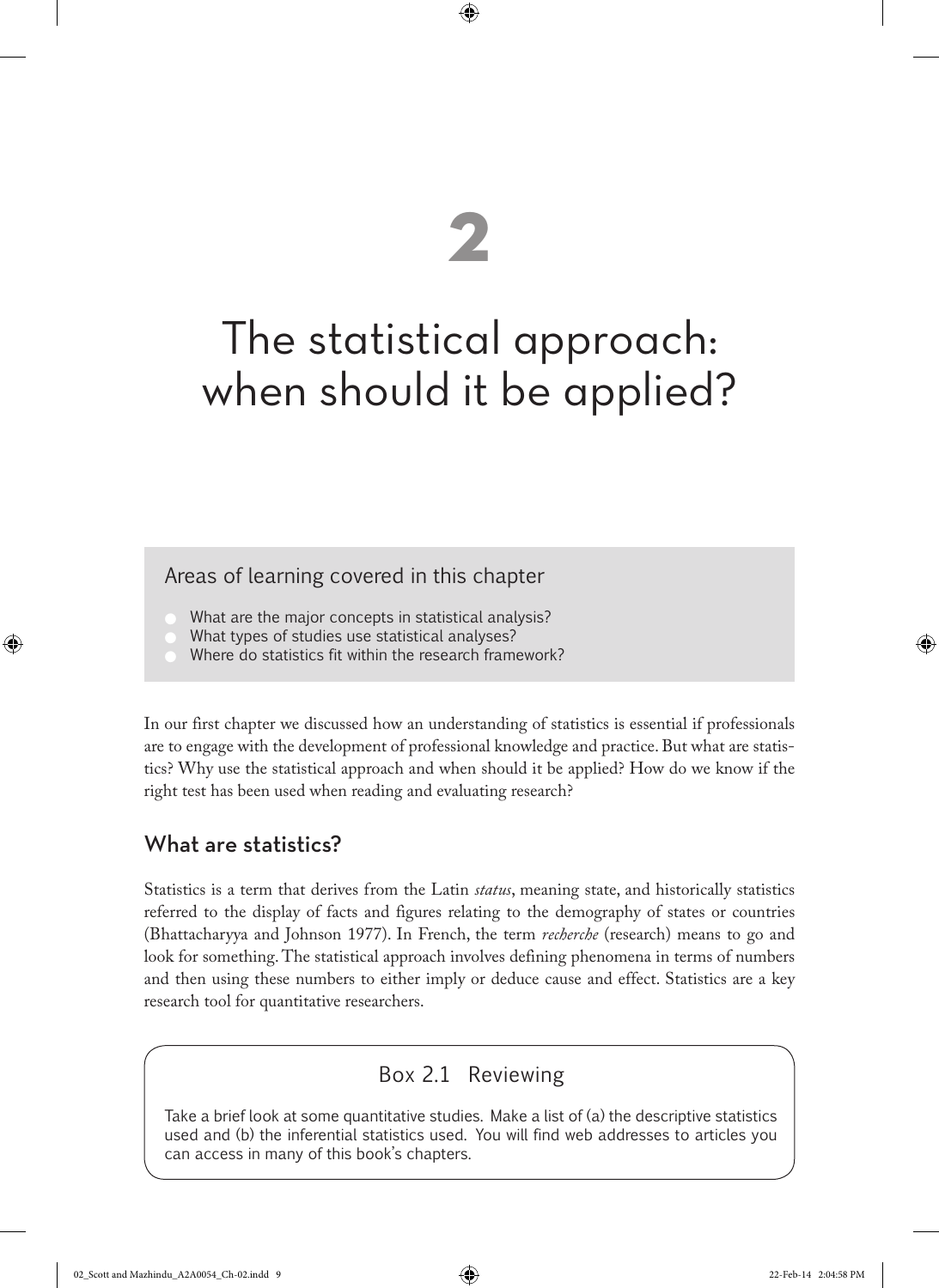#### **10** STATISTICS FOR HEALTHCARE PROFESSIONALS

⊕

Today statistics are used in a whole variety of studies and investigations. Statistics are used to summarize and describe the data from studies where the data is collected in the form of numbers. Statistics are used to look for patterns and to ascertain the probability of observations having occurred by chance. Statistics are thus a vital tool that underpin all quantitative (number-based) research.

# The scientific method

The process of collecting facts in a systematic manner is valued as the basis for the concept of evidence-based practice. This is because, predominately, knowledge for practice is predicated upon the belief that the world and its inhabitants can be viewed objectively, and predictions about things can be proved or disproved. Having a view about how knowledge is created and tested that is shared generally with other people in the world is called a 'world-view' or **paradigm**.

# Some beliefs associated with statistics from the quantitative paradigm:

- 1. Observation and reason are the basis of knowledge.
- 2. Observations can be numbered, coded, ranked, organized and analysed.
- 3. Measurements are best made using numbers, as they are unlikely to be tainted by feelings or emotions.
- 4. Numbers are the best basis for analysing research as they are unlikely to be tainted by feelings or emotions.
- 5. Individuals are observers of the physical world set on discovering laws that can be used to govern the world and its inhabitants. The rules of the physical world can be represented as universal laws, by which predictions can be made and efforts made to control environments (e.g. the laws of thermodynamics).
- 6. Individuals of the world respond mechanically to their environment by obeying predetermined universal rules (e.g. touching a hot plate will produce the same reaction in individuals across the world).
- 7. Reality is not internal to each individual but external to the individual and has an objective nature that can be observed.
- 8. Events in the world all have causes, which can be discovered through the process of hypothesizing and theory testing.
- 9. Knowledge exists independently of the individual and is something that can be transmitted and tested for.

# Box 2.2 Where do you stand?

Take time to reflect on points 1–9 above; which do you agree with? Are they interconnected? Can you logically agree with some but not all of them?

♠

 $\Leftrightarrow$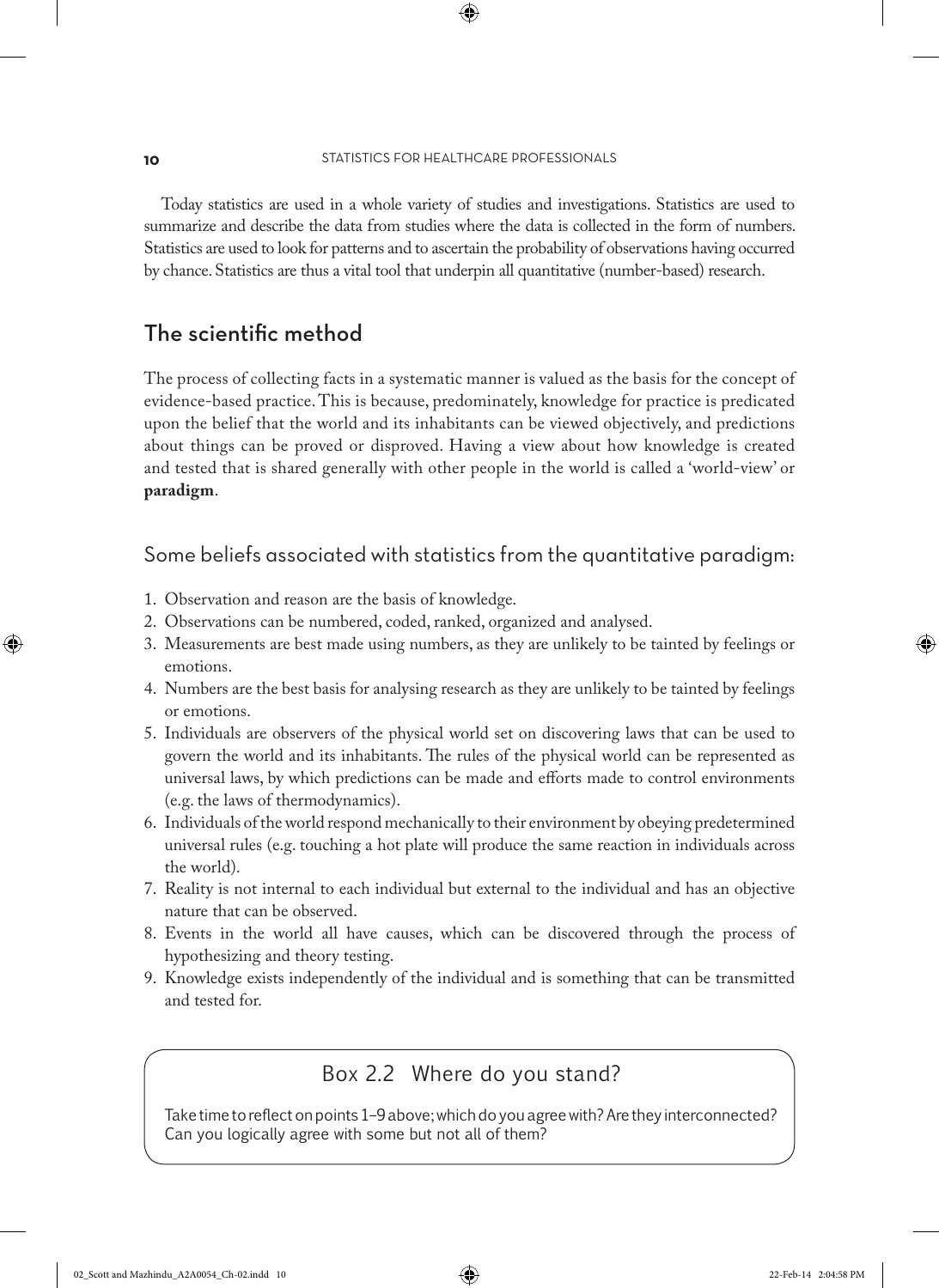#### THE STATISTICAL APPROACH **11**

⊕

### An alternative view

Whilst this book has a clear focus on statistics and quantitative techniques within research it is worth noting that other forms of data exist. Researchers who use these techniques tend to see the world as socially and individually constructed, with individuals' perceptions and interpretations being the basis of reality. This paradigm is quite different from the quantitative paradigm and has distinctive features.

Researchers who use qualitative data-collection methods view participants as collaborative partners in the research process, who will bring to bear all their biases, variability and individual prejudgements to the data. Qualitative researchers acknowledge this and also acknowledge their own effect on data creation and recognize their 'effect' upon the research co-participants.

Qualitative researchers tend to inform participants in advance of data collection, tell participants what it is they are researching and believe that by being open, honest and reflective about their research the data collected will therefore be more representative of the topic or phenomenon being researched. Qualitative researchers acknowledge and analyse the effect the researcher has had upon the data-gathering process and of working with numerous uncontainable variables.

Qualitative research design is very elastic and flexible enough to pay attention to the multiple sources of participants, of data and potential biases that will inevitably influence the data, once enough evidence has been gathered and analysed to support the case being presented. Qualitative researchers often use techniques such as questionnaires, interviews, focus groups, narratives, historical and contemporary document analysis.

Researchers who gather quantitative data, on the other hand, take steps to eliminate biases and attempt to control as many variables as possible, to try to ensure that data is 'uncontaminated' or unbiased. Some researchers combine qualitative and quantitative data-collection methods; such studies are often referred to as mixed method designs.

# The characteristics of research methods that use statistics

Given that quantitative studies tend to have a universal philosophy, they also tend to follow a universal method; this method is commonly known as the scientific method, although it is worth noting that the idea of the scientific method is not confined to quantitative research.

These methods have a number of distinctive qualities, although not all of these will be seen in every study. Studies based on statistics will generally attempt to control the influence of factors (variables) that are not important to the actual study although they could bias the results. All statistical studies rely on evidence derived from observation or experiment as the basis for any new knowledge generated; such information is given the term 'empirical'. An important aspect of empirically based evidence is that it is itself verifiable or provable by observation, experiment and/or replication.

The majority of studies using statistical methods seek to test hypotheses (an idea or theory); by test we mean to disprove (Popper 1959). Thus the studies based on statistics tend to involve the collection of empirical evidence in order to disprove a hypothesis. In general, when using statistics we try to produce results that are generalizable; that is the results from a sample are applicable to the overall population of individuals we are interested in. The link between the sample and the population is the focus of many statistical tests.

♠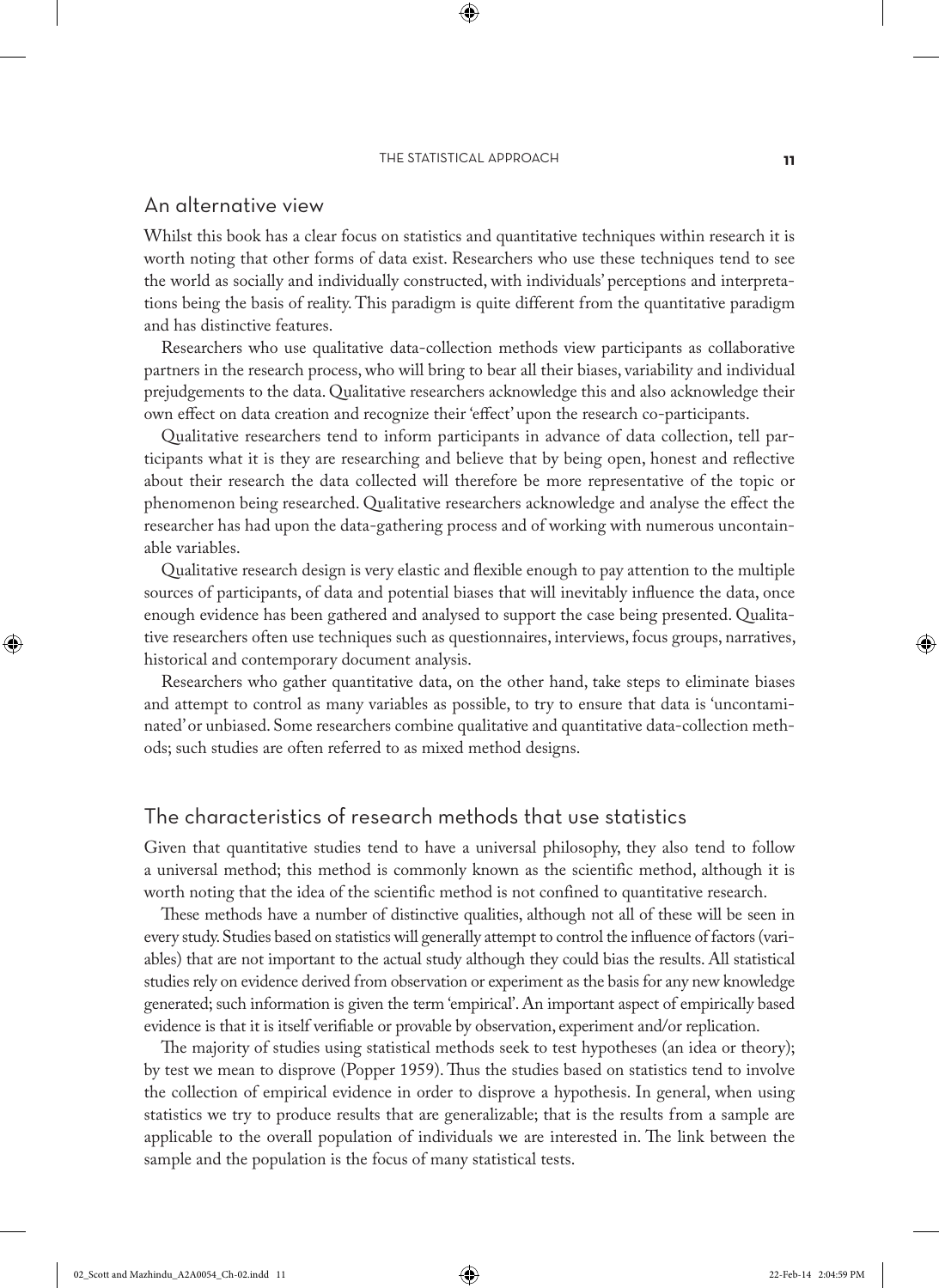#### **12** STATISTICS FOR HEALTHCARE PROFESSIONALS

⊕

Within research the statistical approach is used to:

- describe variables and their relationships;
- help explore the nature of relationships amongst variables;
- help explore the differences between samples and populations;
- help investigate the role of chance in giving rise to measurements;
- help explain relationships between sets of data;
- predict the causes of relationships amongst phenomena;
- control (take account of ) variables.

When we examine or establish research using statistics the method used should, more or less, follow the form described below. As it is not the purpose of this book to detail all the research methods, we will not go into the detail of the different aspects of all the methods but focus on indicating where within the research approach adopted statistical analysis lies.

It is possible, for example, to be both analysing data and collecting it at the same time. Indeed, the whole research process should be seen as very dynamic.

# Box 2.3 Using studies

Ram Patel works as a nurse in a neurological out-patient department. He is concerned that the level of immediate post-consultation care may be inadequate, particularly in light of the fact that many patients receive disturbing prognoses following their consultations. He decides to embark on a study to assess the impact of the consultation on his patients' immediate health; he intends to use the results to help make a case to increase the allocation of staff to post-consultation care. Ram is aware that he needs to take measures pre- and post-consultation.

- 1. What quantitative aspects of health could Ram measure?
- 2. How could Ram use his data as part of an argument to justify more resources?
- 3. What types of data do you think health care managers prefer to use and why?

# Basic parts of the research method

#### Forming the question(s)

Identify the problem or phenomenon of interest. Decide on the outline of the study, population to be studied and questions that will be investigated. Through searching the literature and drawing on your own thoughts decide on which methods will be used to gather data. At this stage a small pilot study may be conducted that will allow potential problems to be highlighted and obviously if any do come to light there will be a need to revisit the questions being addressed.

♠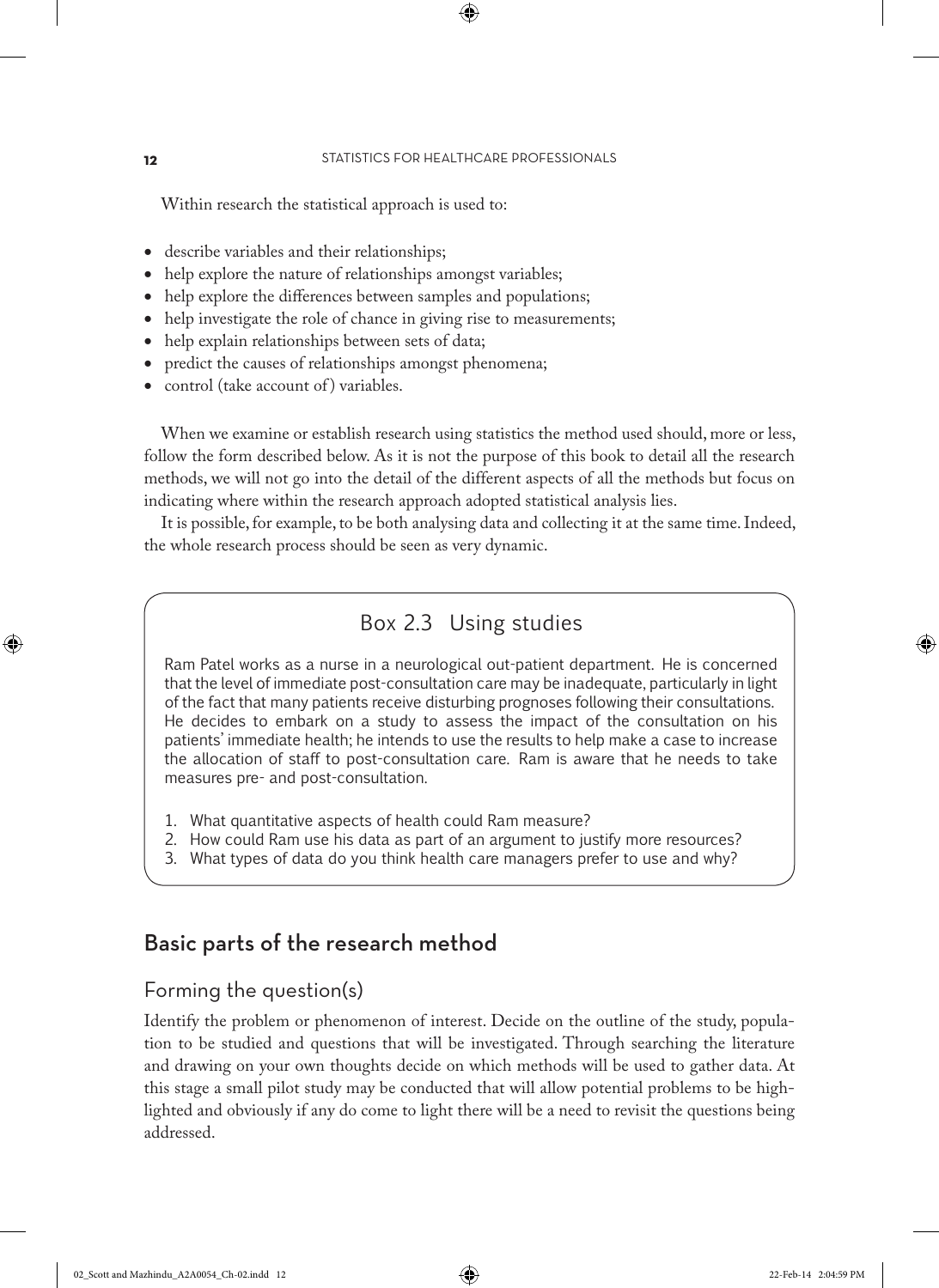#### THE STATISTICAL APPROACH **13**

⊕

# The literature review

A vast body of literature that exists concerning many areas of health care; it is essential that any new work is set in the context of any previous or concurrent work. It is also essential that the literature is reviewed so that we can learn from this work before we move on. The literature review will probably start from the moment a research idea is conceived, and it will continue throughout the study.

# Conceptual and theoretical frameworks

There are different ways of viewing problems. Many areas of investigation have distinct frameworks and concepts on which the evolution of new knowledge is based. It is important to be aware of these for the particular type of study you are working on. It is likely that a biologist and a sociologist will use different concepts and attribute varying levels of importance to different types of data. Despite having different lenses through which to view the world both these academic disciplines use statistics a great deal.

# Hypotheses and variables

In many studies there is a hypothesis; this is a prediction or series of predictions that are under test. Normally the hypothesis originates from a theory. We test hypotheses by measuring relevant variables and investigating how they relate to each other and the populations from which they originate. A variable is a phenomenon (thing) that varies. Not all studies have hypotheses, for example descriptive or exploratory studies.

# The research design

♠

The design provides guidelines with which you conduct the research. The design directs the sampling technique and how the data collected is to be analysed. The principal aim of the research design is to minimize all the potential sources of error. It should also strive to ensure that any hypotheses that are under test are actually tested, i.e. the research design should allow the aims of the research to be met. At this stage you must also consider the ethical implications of your work.

## Population and sample

The population is composed of all those individuals or objects that you could potentially take measurements from; the sample represents those individuals or objects (given the constraints and resources) that you were able to measure from. Normally we plan to take a sample that is representative of the population being studied. This is subject to the research design being approved by an appropriate ethics committee. You can use statistical techniques to help you to determine the sample size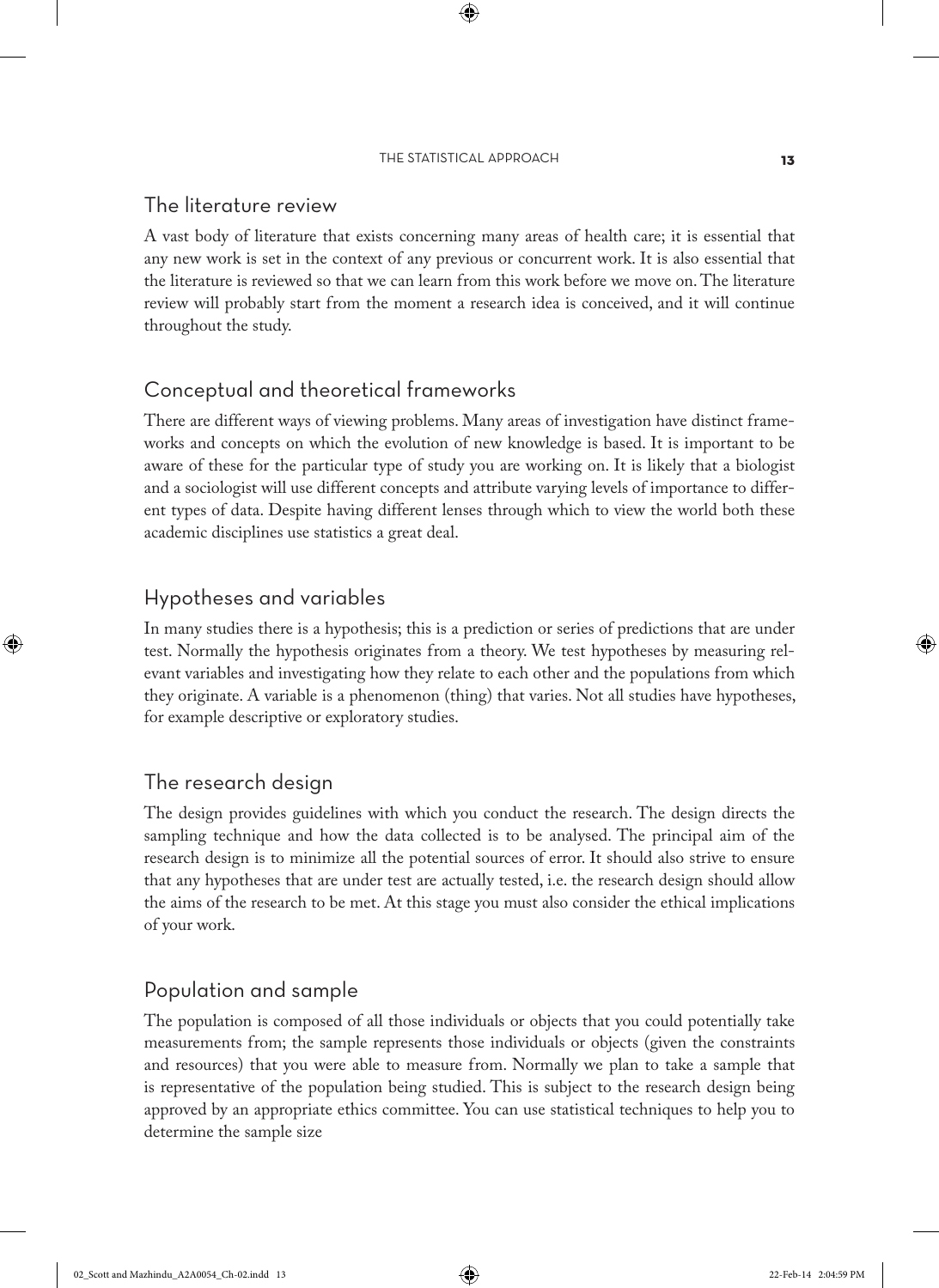#### **14** STATISTICS FOR HEALTHCARE PROFESSIONALS

⊕

# Data collection

You collect the data, using the method or tool most appropriate.

### Data analysis

Here the data are described and summarized, and statistical tests performed. Today, there are many computer-based statistical packages available to help.

# Results and conclusions

Having analysed the data you now need to decide what the results are suggesting. You need to decide whether or not any hypothesis under test has been confirmed or rejected. The results need to be related to those from previous studies, and the work needs to be related to an existing body of theory. You should also consider whether you have an ethical duty to communicate the findings of the study.

# How do we know if the statistical analysis is any good? Analysing statistics critically

The major concepts involved and the statistical language will becomes more comprehensible as you go on to practise and undertake the exercises at the end of each chapter.

As you become more familiar with statistics you will be in a position to make up your own mind whether you feel a research report that uses statistical analyses is of value. The process to use in making up your mind is the process of getting critical. Getting critical takes a long time, lots of practice and reading of research reports. Do not worry if this seems insurmountable at this stage. Getting critical requires practice and an understanding of statistical concepts.

The process of becoming critical is ongoing and developmental. Once you have tackled an analysis of a research report, your skills will develop and refine. Reading from a wide variety of sources enhances the development of skills for becoming critical. Health care professionals should be encouraged to carry out and critically evaluate research in order to secure the best evidence base for care.

As you go through this book and work through the exercises we hope you will become more critical of how you view statistics. That is to say, we hope you will view all statistics with which you are presented with a healthy degree of suspicion and that your skills and knowledge (enhanced and honed through using this book) will enable you to evaluate if the statistics have been applied appropriately and correctly.

A critical analysis should be considered a balanced evaluation, that is, you need to be aware that a practice theory gap exists even in the field of statistical analysis, which means that sometimes we need to make compromises.

Before starting an evaluation you will need to remind yourself of the steps in the research process and refer to the appropriate chapters in this book. A very important point to remember when carrying out an evaluation is that just because research is published it does not guarantee

♠